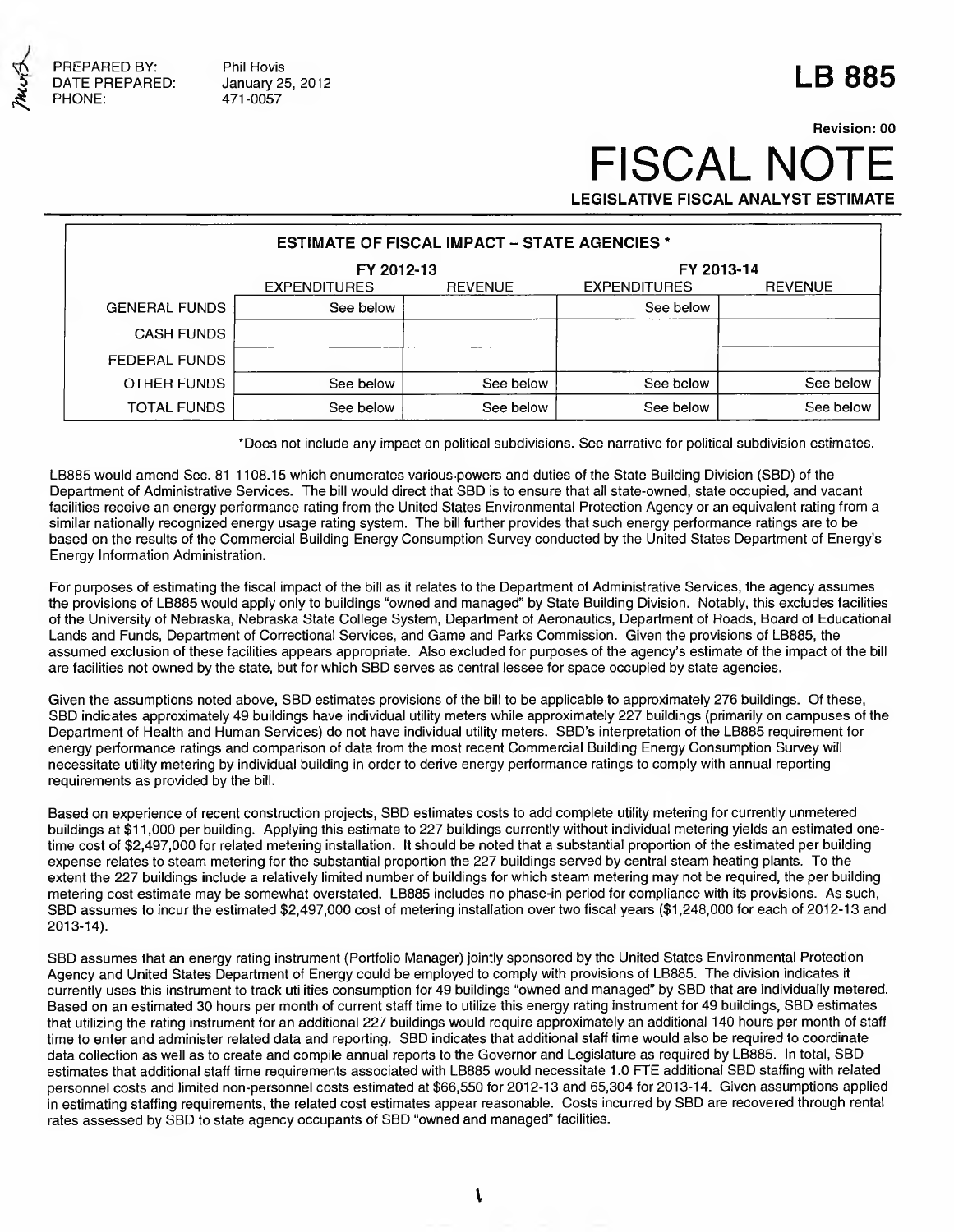#### DEPARTMENT OF ADMINISTRATIVE SERVICES

 $\sim$   $\sim$ 

| <b>REVIEWED BY</b>                                                                                       | Garv Bush | DATE 1/18/12 | PHONE 471-2526 |
|----------------------------------------------------------------------------------------------------------|-----------|--------------|----------------|
| <b>COMMENTS</b>                                                                                          |           |              |                |
|                                                                                                          |           |              |                |
| ADMINISTRATIVE SERVICES – STATE BUILDING DIVISION: Agency's estimate of impact appears to be reasonable. |           |              |                |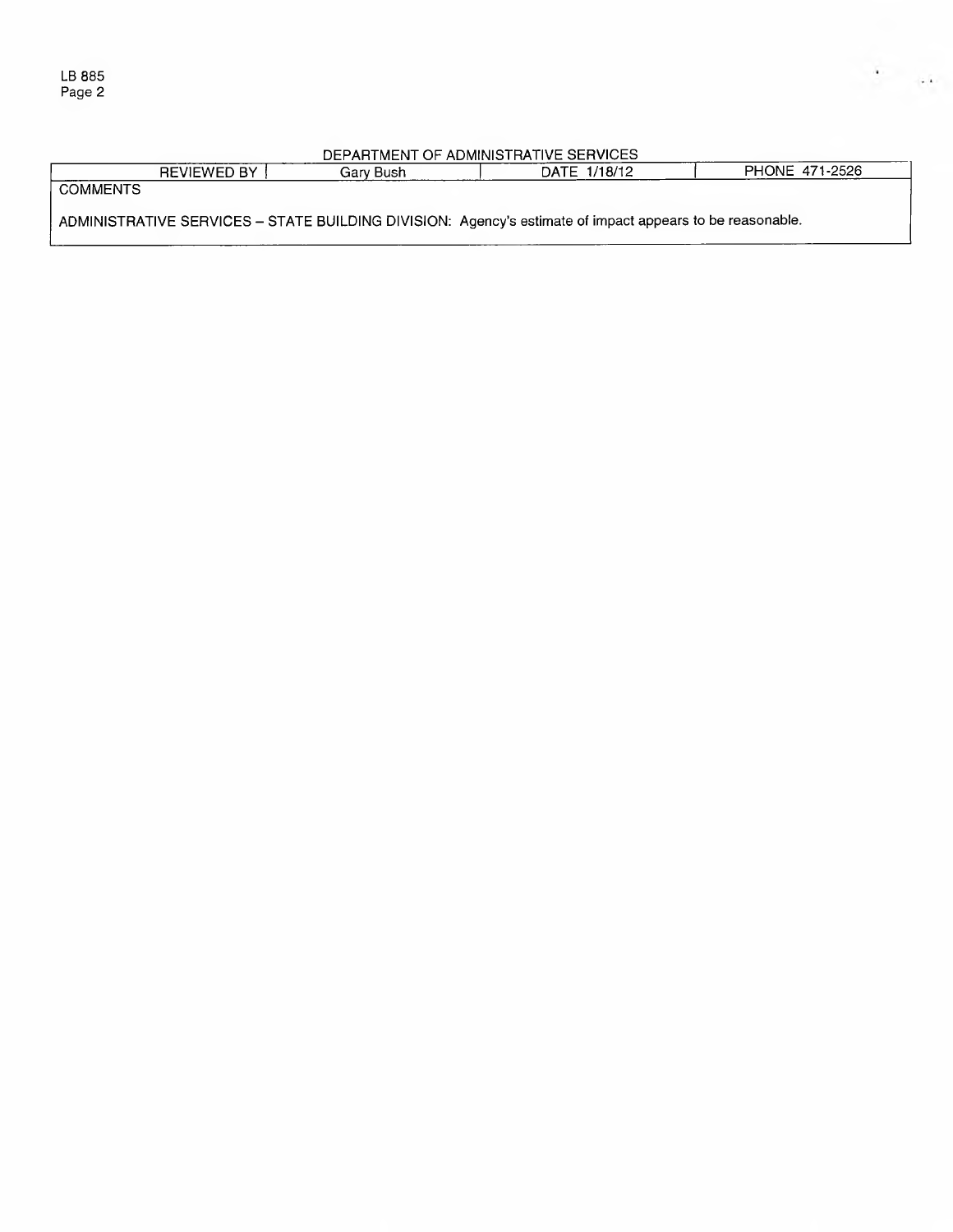民国门司工业局

**2012 Legislative Bill Proposal JAN 18 2012** 

**Bill#: 885 State Agency:** Administrative Services – State Building Division<br>**Prepared by:** Dennis Summers **Date Prepared:** 1/9/2012 **Prepared by:** Dennis Summers **Date Prepared:** 1/9/2012 **Phone:** 402-471-8351 **Approved by:**

General Funds 1,248,500 1,248,500

Total Funds 1,315,050 66,550

Cash Funds Federal Funds

**Explanation of Estimate:** For purposes of this estimate, it is assumed that the requirements of LB885 would apply only to buildings currently owned and managed by the State Building Division (SBD). This amounts to approximately 276<br>buildings. Of that number, only approximately 49 buildings have individual utility meters, leaving 227 buildi buildings. Of that number, only approximately 49 buildings have individual utility meters, leaving 227 buildings, mostly on<br>DHHS campuses, which are not individually metered. As we understand the requirement for an energy he requirement for an energy performance rating and the comparison to the data from the most recent Commercial Building Energy Consumption Survey (CBECS),<br>the energy rating needs to be by individual building since that is how the CBECS is structured. the energy rating

Also, it is assumed that the rating instrument that is referred to in the bill is Portfolio Manager which is jointly sponsored by the US Environmental Protection Agency and the US Department of Energy. The SBD currently uses Portfolio Manager to track energy consumption for the 49 buildings that are individually metered. We estimate, based upon our experience, that approximately 30 hours per month are required to utilize Portfolio Manager for the currently metered buildings.

Based upon our recent construction experience, we estimate that the cost to add complete utility metering at the 227 unmetered buildings will be \$11,000 per building for a total of \$2,497,000. The estimated cost of the project requires the construction funding request in the table above. The total project costs were divided over the two fiscal years.

This project cost does not include the time of our project management staff that will be required to administer the metering projects. In addition, based upon our current experience, we estimate that it will require approximately 140 hours of additional staff time per month to enter and administer the data and reporting in Portfolio Manager. Additional staff time will also be required to create the annual report which compares each state building to the current CBECS data. In addition to the data entry and reporting time, considerable effort will be required by our current SBD Energy Manager to coordinate the data collection program and design the annual report to the Governor and Legislature.

This fiscal note includes a request for one additional FTE to provide support and to assist with the additional data entry. Estimated costs for the additional FTE are \$66,550 in FY2012-13 and \$65,203 in FY2013-14. These costs include salary and benefits (health insurance is budgeted using the State's current share of the highest cost family plan), ongoing annual operating costs (communication/data processing, printing/publication, supplies and rent/depreciation surcharge). There would also be a onetime cost in FY2012-13 for the purchase of new equipment and set up costs of \$2,500 for the new employee.

These increased program costs would result in the need for additional appropriation. The increased costs could also result in the need to increase rental rates in order to cover the additional costs. The table below summarizes the impact by fund type of an increase to rental rates. The allocation by fund type is based on total FY2010-11 operating expenditures.

**J**

|                      | FY2012-13    | FY2013-14    |
|----------------------|--------------|--------------|
|                      | Expenditures | Expenditures |
| <b>General Funds</b> | 24,623       | 24,125       |
| <b>Cash Funds</b>    | 19,965       | 19,561       |
| <b>Federal Funds</b> | 15,307       | 14,997       |
| Revolving            | 6,655        | 6,520        |
| <b>Total Funds</b>   | 66,550       | 65,203       |

### **Estimate of Fiscal Impact - State Agencies**

**FY 2012-13 FY 2013-14** Expenditures Revenue Rexpenditures Revenue

**Fiscal Note** 

|  | number, only approximately 49 buildings have individual<br>which are not individually metered. As we understand t<br>nparison to the data from the most recent Commercial Br |
|--|------------------------------------------------------------------------------------------------------------------------------------------------------------------------------|
|  | needs to be by individual building since that is how the C<br>d that the rating instrument that is referred to in the bill is                                                |
|  | ental Protection Agency and the US Department of Energ<br>nsumption for the 49 buildings that are individually meter                                                         |

Other Funds 66,550 66,550 66,550 65,203 65,203<br>Total Funds 1,315,050 66,550 1,313,703 65,203